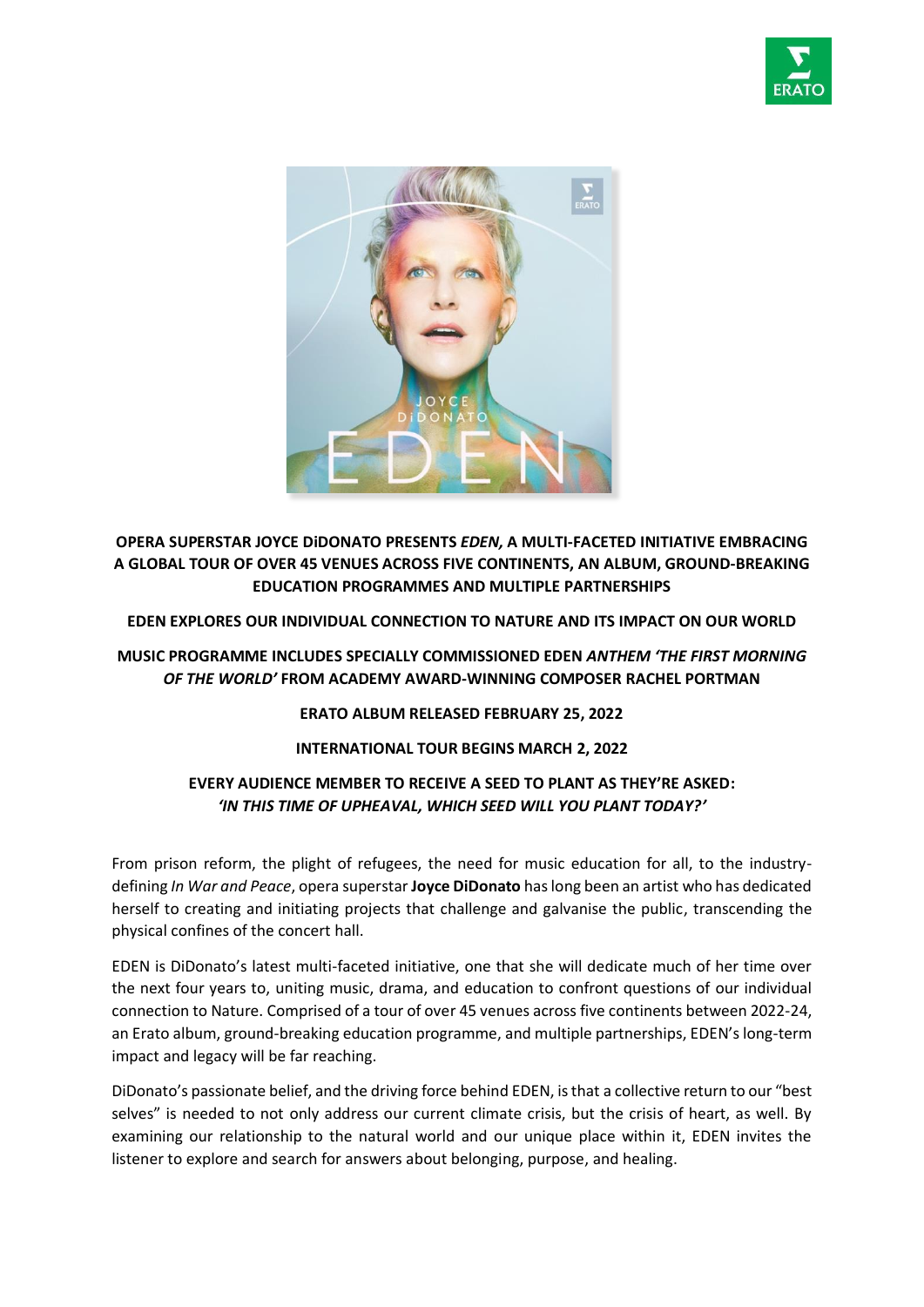

*"With each passing day,"* writes DiDonato, *"I trust more and more in the perfect balance, astonishing mystery and guiding force of the natural world around us, how much Mother Nature has to teach us. EDEN is an invitation to return to our roots and to explore whether or not we are connecting as profoundly as we can to the pure essence of our being, to create a new EDEN from within and plant seeds of hope for the future."*

Alongside her long-standing orchestral partners, **Il Pomo d'Oro** and conductor **Maxim Emelyanychev** DiDonato will collaborate with stage director **Marie Lambert** and Academy Award-winning composer **Rachel Portman**, combining music from different genres with a stage setting designed to connect the audience with the very heart of the natural world around us.

DiDonato describes how, in challenging times, contact with the natural world in conjunction with her musical life makes her *"feel connected and sense that I'm an integral part of something bigger. A seed is awakened within me. This is precisely when I seek out the comfort and connection of music: with each passing day I trust more and more in the perfect balance, astonishing mystery, and guiding force of the musical world. Both nature and music are showing us the way – a way dictated by harmony and balance. Will we answer the call?"*

The Erato album EDEN is released on February 25<sup>th</sup>, 2022 and the international tour begins on March 2, 2022 in Brussels. The repertoire for both is richly diverse, pulling from the timeless theme of nature which has captivated composers over the centuries with each track exploring an aspect of humankind's relationship with nature and will, in DiDonato's words, *"have no boundaries – like a wild garden."*

Ranging from the 17th to the 21st century, and embracing such composers as Handel, Gluck, Wagner, Mahler, Ives, Copland and Oscar-winner Rachel Portman – who DiDonato has commissioned to write a new work specially for EDEN – the programme is at the heart of this visionary project.

Crossing a number of musical genres, EDEN opens with two pieces that pose questions: dating from 1908, Charles Ives's enigmatic *The Unanswered Question*, in which DiDonato sings lines usually assigned to a trumpet, and a new commission from the Academy Award winning British composer Rachel Portman. For EDEN, Portman has teamed up with American poet and writer Gene Scheer to compose *The First Morning of the World.* Scheer, admired for his collaborations with such prominent composers as Jake Heggie (including the song cycle *Camille Claudel: Into the fire*, written for DiDonato and released on Erato in 2018) acknowledges, through its evocative text, that this is a moment rife with questions, wondering about "the sounds and the songs from the first morning of the world."

An oratorio aria by Josef Mysliveček is taken from a retelling of the story of Adam and Eve, as the Angel of Justice utters a stern and bitter warning to his people. From the earlier part of the 18th century Handel is represented by his famous "*Largo*", a breathtaking ode to the refreshing shade of a plane tree. The early glories of Italian opera are evoked in an aria from Cavalli's opera of gods and humans, La Calisto. Its story opens on a scorched, arid landscape, but it ends with Calisto, its heroine, ascending to the stars.

Integral to EDEN is a new and industry-defining model that will set a new standard for the local impact artists can have in amplifying the power of their performances. By engaging with multiple international partners, EDEN ensures that its education and community work is central to the project, and that its legacy is real and long-lasting.

As **International Teaching Artists Collaborative** (ITAC)'s Climate Ambassador, DiDonato has been working with them on the design and delivery of EDEN Engagement—an interdisciplinary music-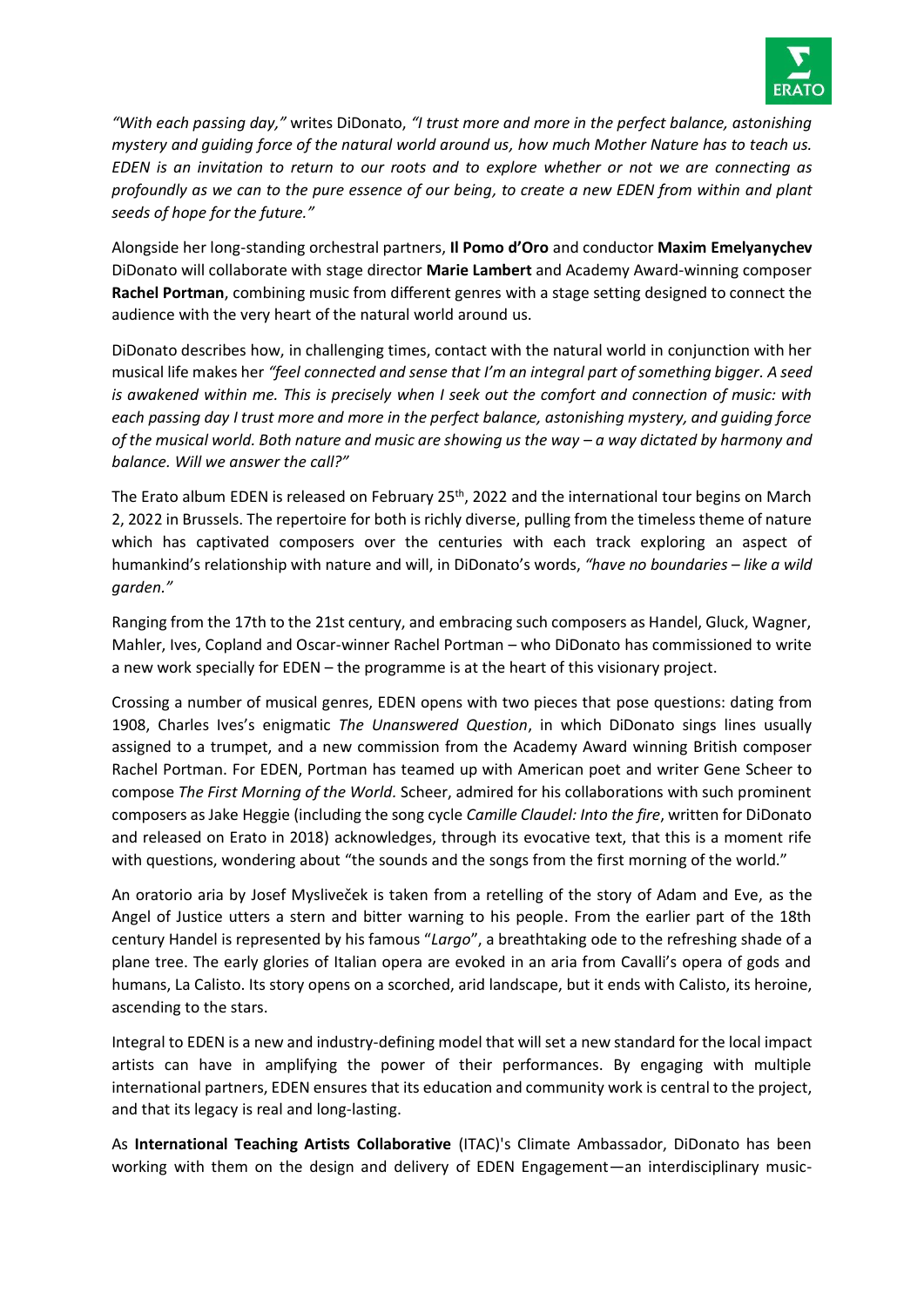

nature education and community programme for children's choirs and school groups across the globe, under the guidance of Eric Booth, Co-Founder of ITAC. The vision is to employ local Teaching Artists in every city on the tour, and work with them to amplify young peoples' and others' experiences of EDEN, using their voices and creative projects to gain a deeper understanding of nature and their direct impact within the world. Local children's choirs will also get the opportunity to perform on stage with DiDonato in the EDEN concerts.

**Botanic Gardens Conservation International** and DiDonato have created *The EDEN Sustainability Challenge* that poses simple goals which demonstrably bring a more sustainable lifestyle. BGCI are providing native seeds for audience members to plant, bringing a rare and singular opportunity for the classical music community to literally and collectively plant a new "EDEN" across the globe, actively participating in regeneration, awareness and creation.

### **NOTES TO EDITORS**

#### **TOUR DATES**

#### **March**

2 Brussels, Bozar 4 Luxembourg, Philharmonie 6 Arnhem, Stadstheater 8 Amsterdam, Concertgebouw 11 Aalborg, Musikkens Hus 14 Hamburg, Elbphilharmonie 17 Athens 20 Vienna, Konzerthaus 22 Budapest, MUPA 25 Moscow, Zaryadye Hall 27 St Petersburg, Philharmonie

### **April**

5/6 London, Barbican 9 Dublin, National Concert Hall 12 Kansas City, Folly Theater 14 Ann Arbor, Hill Auditorium 16 Chicago, Harris Theatre 19 Toronto, Koerner Hall 23 New York, Carnegie Hall 24 Washington, The Music Center at Strathmore

### **TRACKLIST – EDEN**

Charles Ives 1874-1954

### 1. **The Unanswered Question**

Rachel Portman b.1960

2. **The First Morning of the World**\*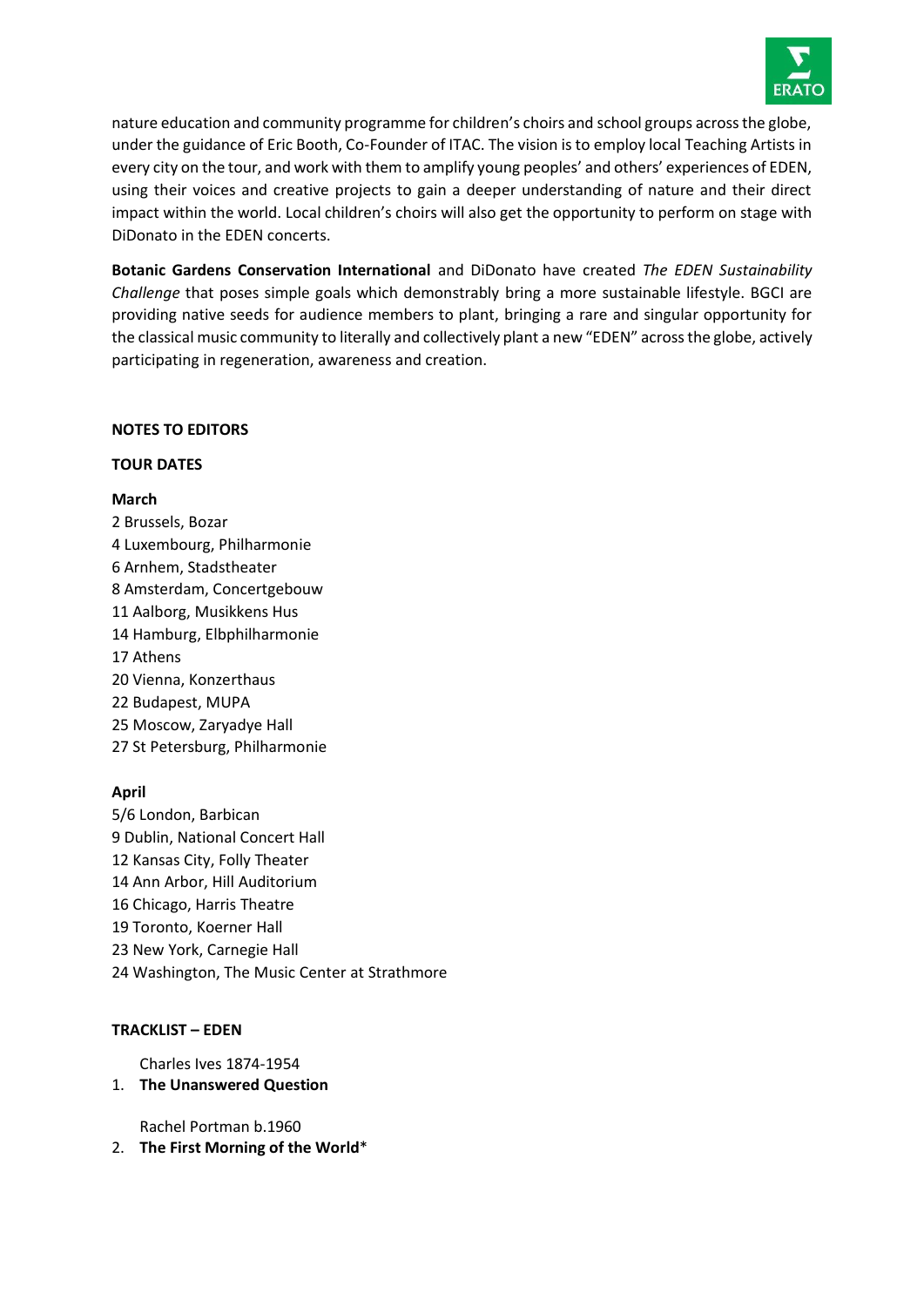

Gustav Mahler 1860-1911 **Rückert-Lieder**

3. II. "Ich atmet' einen linden Duft!"

Biagio Marini 1594-1663 **Scherzi e canzone Op.5**

4. III. "Con le stelle in ciel che mai"

Josef Mysliveček 1737–1781 Oratorio **Adamo ed Eva** (Part II)

5. Aria: "Toglierò le sponde al mare" (Angelo di giustizia)

Aaron Copland 1900-1990 **8 Poems of Emily Dickinson** for voice and chamber orchestra

6. I. Nature, the gentlest mother

Giovanni Valentini c.1582–1649

7. **Sonata enharmonica** 

Francesco Cavalli 1602–1676 Opera **La Calisto** (Act I, Scene 14)

8. Aria: "Piante ombrose" *(Calisto)*

Christoph Willibald Gluck 1714–1787 Opera **Orfeo ed Euridice Wq. 30**

9. Danza degli spettri e delle furie. Allegro non troppo

Christoph Willibald Gluck 1714–1787 Scena ed aria **Misera, dove son! From** *Ezio* **Wq. 15** *(Fulvia)*

- 10. Scena: "Misera, dove son!… "
- 11. Aria: "Ah! non son io che parlo…"

George Frideric Handel 1685–1759 Dramatic oratorio **Theodora HWV 68** (Part I) 12. Aria: "As with Rosy steps the morn" (*Irene*)

Gustav Mahler **Rückert-Lieder**

13. IV. "Ich bin der Welt abhanden gekommen"

Richard Wagner 1813–1883 **5 Gedichte für eine Frauenstimme WWV 91** (Wesendonck Lieder)

14. IV. "Schmerzen"

BONUS TRACK

George Frideric Handel Opera **Serse HWV 40** (Act I, Scene 1) 15. Recitativo: "Frondi tenere e belle"